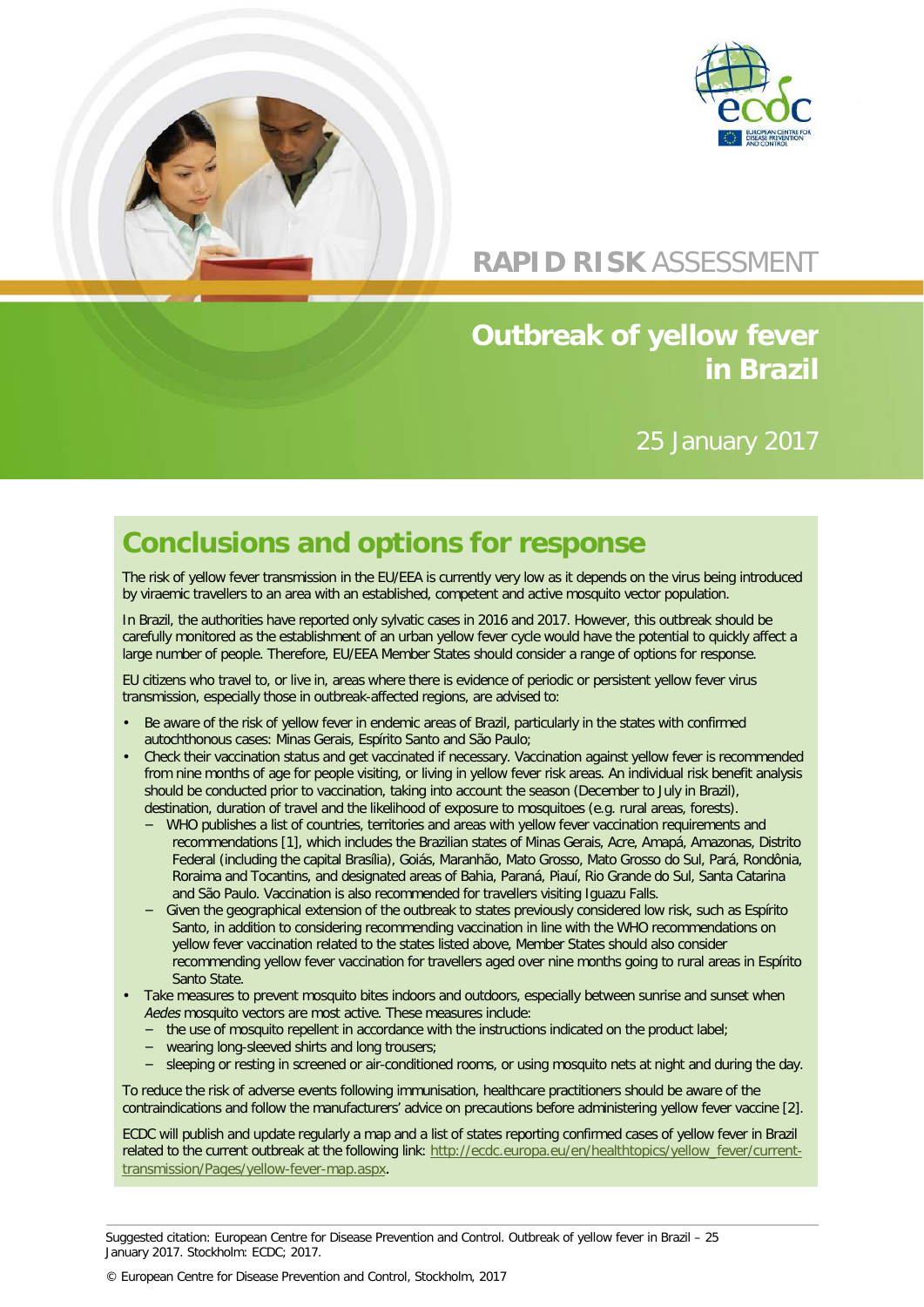# **Source and date of request**

ECDC internal decision, 19 January 2017.

# **Public health issue**

This document assesses the risk to EU/EEA countries and citizens associated with the ongoing outbreaks of yellow fever in Brazil.

# **Consulted experts**

(In alphabetical order) ECDC: Denis Coulombier, Josep Jansa, Kaja Kaasik Aaslav, Anke Kohlenberg, Laurence Marrama, Thomas Mollet, Julian Schmidt, Julie Wendling, Herve Zeller.

Experts from the following institutions contributed to this risk assessment: WHO Regional Office for Europe, WHO Regional Office for America/Pan American Health Organization (PAHO), WHO Headquarters, Geneva and the National IHR Focal Point for Brazil through WHO.

# **Disease background information**

Background information on yellow fever can be found in the ECDC factsheet for health professionals: [http://ecdc.europa.eu/en/healthtopics/yellow\\_fever/factsheet-health](http://ecdc.europa.eu/en/healthtopics/yellow_fever/factsheet-health-professionals/Pages/factsheet_health_professionals.aspx)[professionals/Pages/factsheet\\_health\\_professionals.aspx](http://ecdc.europa.eu/en/healthtopics/yellow_fever/factsheet-health-professionals/Pages/factsheet_health_professionals.aspx)

### **Epidemiology of yellow fever in the Americas and Brazil**

Over the past 10 years in the Americas, human cases of yellow fever have been reported in Argentina, Bolivia, Brazil, Colombia, Ecuador, Paraguay, Peru and Venezuela [3]. In 2016, human cases of yellow fever were recorded in Brazil (six confirmed cases prior to the current outbreak), Colombia (seven confirmed and five probable cases) and Peru (62 confirmed and 17 probable cases) [4].

On 10 August 2016, the World Health Organization (WHO) reported through the International Health Regulations (IHR) two laboratory-confirmed cases of yellow fever, including one fatality in a French national who visited several endemic areas for yellow fever in Peru [5]. Neither individual was vaccinated against yellow fever, despite the French health authorities' recommendation of yellow fever vaccination for those visiting endemic areas in Peru.

Yellow fever has a cyclical pattern in Brazil, with alternating endemic periods (i.e. isolated cases in unvaccinated individuals) and epidemic periods (i.e. outbreaks in populations with low vaccine coverage) (Figure 1) [6]. These cyclical intervals from three to seven years are the result of cyclical epizootics in non-human primates [7]. The last epidemic occurred between 2007 and 2009 [6]. The case fatality rate (CFR) during the period 1980 to 2016 was 52%.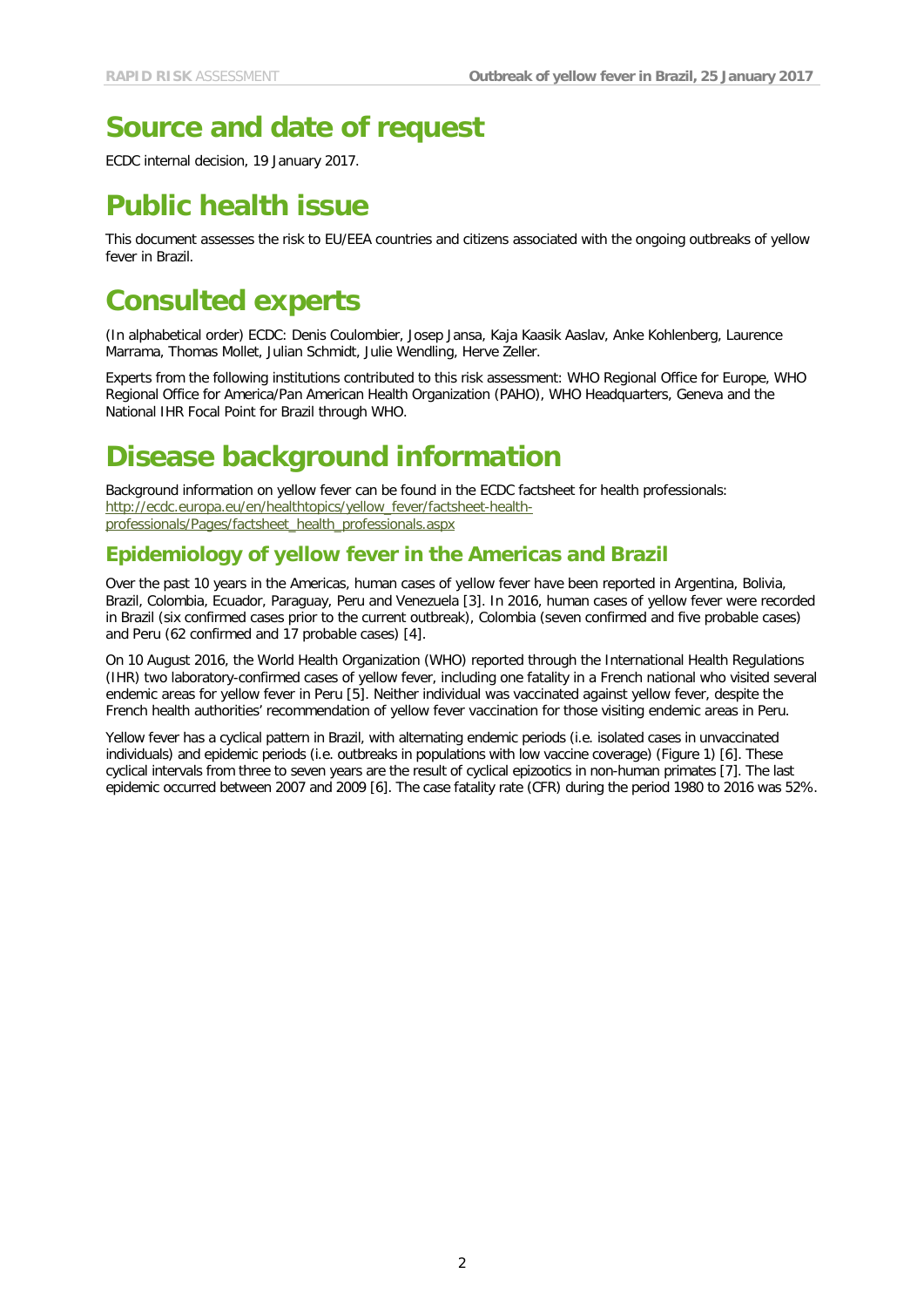



*Source: adapted from [Ministry of Health,](http://portalsaude.saude.gov.br/index.php/situacao-epidemiologica-dados-febreamarela) Brazil*

According to the Ministry of Health, as of 6 June 2016, Brazil had only reported cases of sylvatic yellow fever since the last outbreak of urban yellow fever reported in Acre in 1942 [8]. During the period 2000–2012, cases followed a marked seasonal pattern, with 95% detected between January and June (Figure 2) [9].



**Figure 2. Distribution of the human cases of yellow fever by month of reporting, Brazil, 2000–2012**

*Source: adapted from [9]*

Between July 2014 and December 2016, Brazil reported 15 confirmed human cases from 769 notifications, and 49 confirmed epizootic cases in non-human primates from 849 notifications (Figure 3) [6]. Among these, the state of Minas Gerais recorded no confirmed human cases from 38 notifications and five confirmed epizootic cases in nonhuman primates from 114 notifications). The last autochthonous human case of yellow fever in Minas Gerais occurred in 2009 [10].

The observation of deaths in monkey populations is considered a sentinel event for human sylvatic cases [9] and is used to define the priority areas for preventing and controlling the disease [7].

The state of Espírito Santo, bordering Minas Gerais, is not considered endemic. However, sylvatic yellow fever cases have been reported previously in this state in 1933 [11].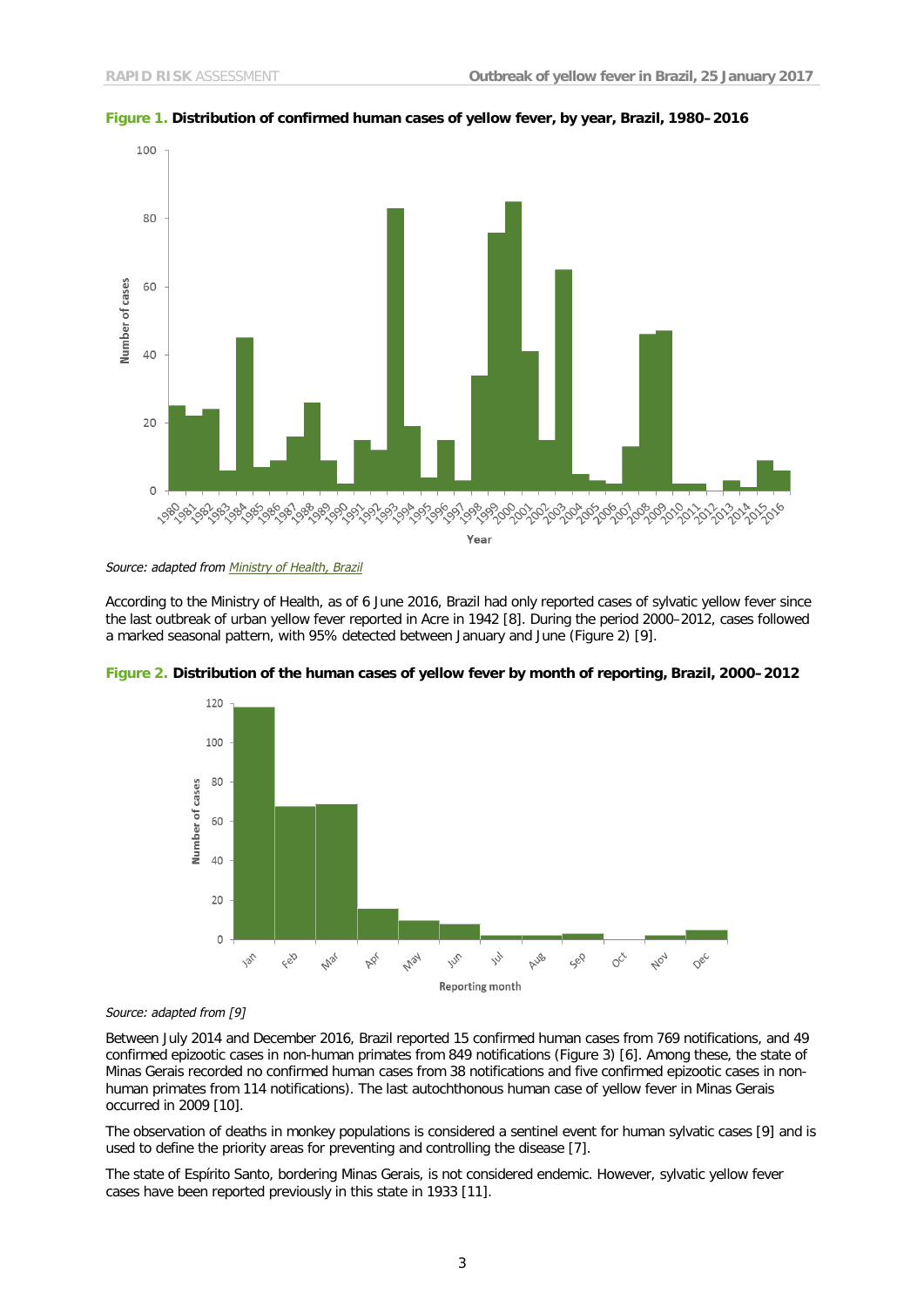In January 2017 several municipalities in the State of Espírito Santo reported the death of monkeys. More than 80 monkeys were found dead in the municipalities of Irupi and Colatina close to the border with Mina Gerais. On 20 January 2017, the State Department of Health reported positive tests for yellow fever, confirming an epizootic and the transmission of yellow fever in the state of Espírito Santo [12].

According to media reports, five monkeys were found dead between 17 and 19 January 2017 with suspected yellow fever in a southern neighbourhood of the city of São José do Rio Preto, in the centre of São Paulo state. Laboratory test results are still pending [13]. Confirmed yellow fever cases in both humans and animals have been reported in this region in the past few years (Figure 3) [4].

**Figure 3. Distribution of confirmed human cases and confirmed epizootics in non-human primates by municipality, Brazil, July 2014 – December 2016**



*Source: [Ministry of Health of Brazil](http://portalsaude.saude.gov.br/index.php/situacao-epidemiologica-dados-febreamarela)*

# **Event background information**

## **Current event**

On 6 January 2017, the Ministry of Health of Brazil notified the Pan American Health Organization of the occurrence of 23 suspected and probable cases of yellow fever, including 14 deaths, from 10 municipalities in the state of Minas Gerais [4]. The index case had onset of symptoms on 18 December 2016.

The first laboratory-confirmed cases were reported on 19 January 2017 by the Ministry of Health of Brazil.

As of 23 January, three states (Minas Gerais, Espírito Santo and São Paulo) have reported confirmed cases of yellow fever:

- Minas Gerais: 391 cases (333 suspected and 58 confirmed) in 39 municipalities, including 83 deaths (52 suspected and 31 confirmed). The case fatality rate (CFR) is 21.2% among all cases and 53.4% among confirmed cases. This is an increase of 119 cases, including 11 confirmed cases, since 20 January.
- Espírito Santo: 19 cases (18 suspected and one confirmed) in 12 municipalities, including one death in a suspected case. The CFR is 5.3%. This is an increase of seven cases since 20 January.
- São Paulo: three cases (three confirmed) in three municipalities, including three deaths. This is the first report of cases in this state for 2017. According to the media, ten additional suspected cases are still under investigation [14].

On 23 January 2017, Bahia state also reported six suspected cases in three municipalities and the Federal District reported other suspected cases under investigation.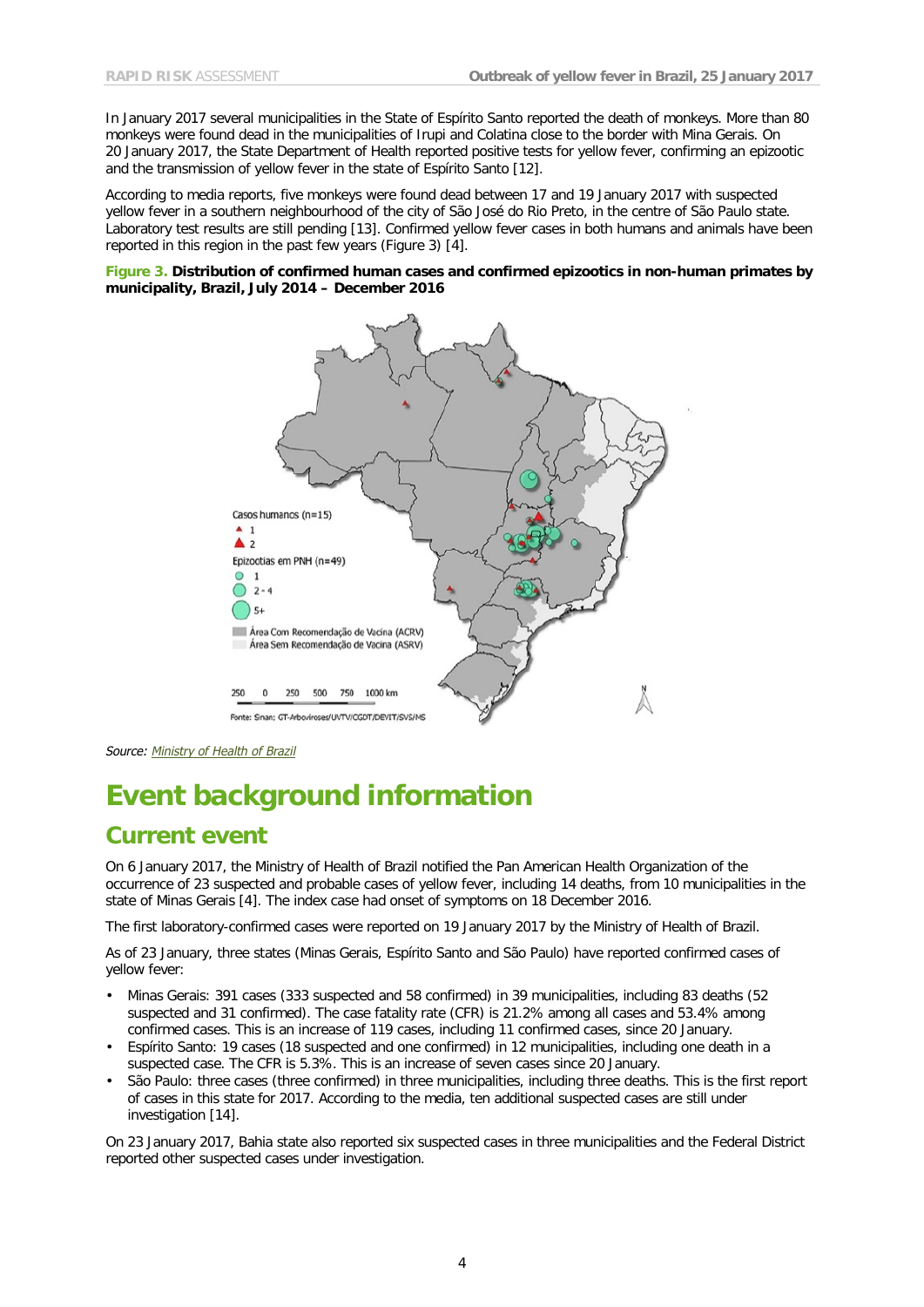### **Figure 4. Distribution of suspected and confirmed human cases of yellow fever by week of reporting and state, Brazil, 2017, as of 23 January 2017**



**Figure 5. Human suspected and confirmed cases of yellow fever by municipality, Brazil, 2017, as of 23 January 2017**



*Source: adapted from [15]*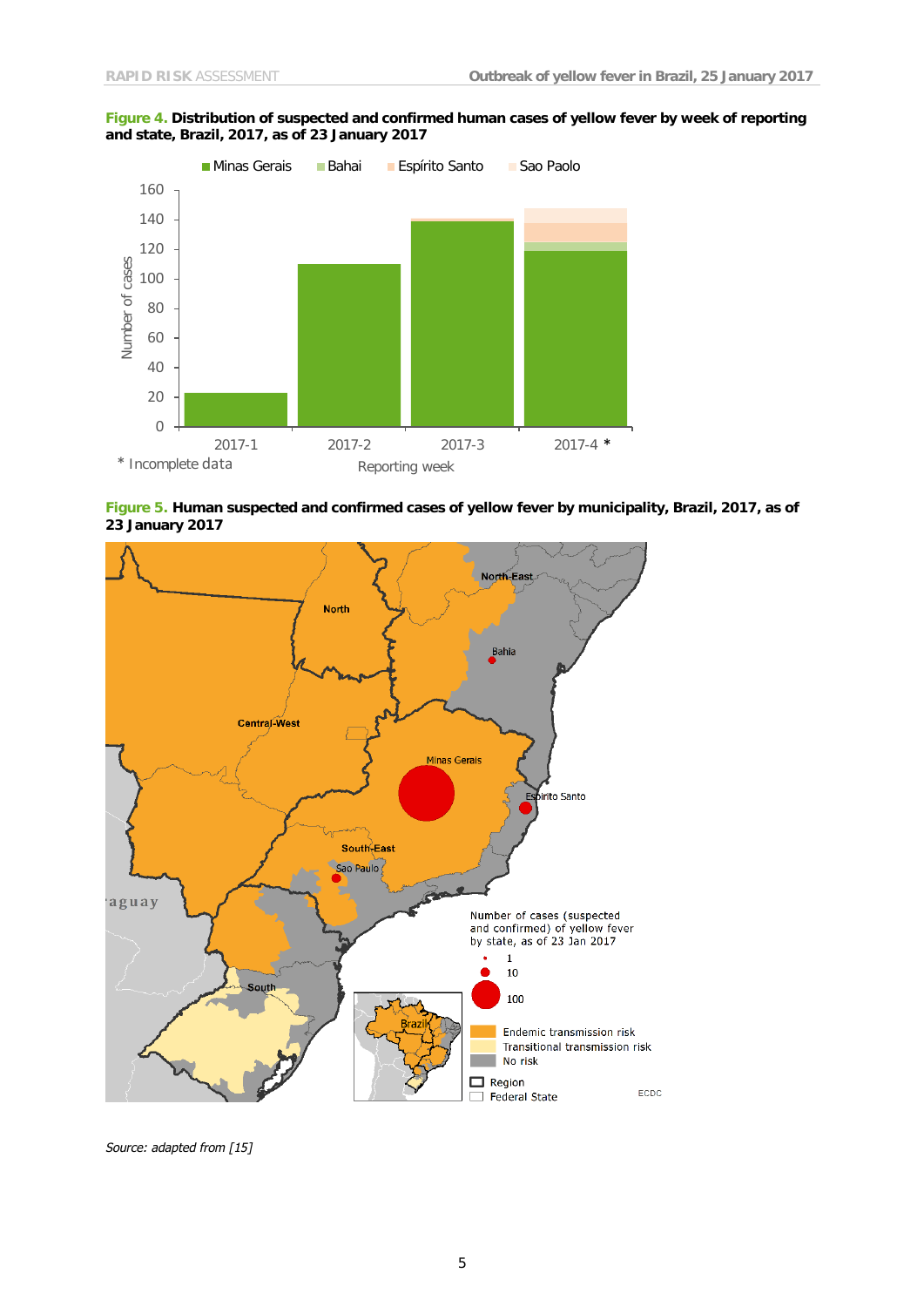## **Vector distribution and seasonality**

In the Americas, yellow fever is maintained in a sylvatic cycle involving non-human primates (monkeys) and mosquitoes of two genera, *Haemagogus* and *Sabethes*. Humans can become infected after being bitten by mosquitoes of these two genera when they stay close to or enter forest areas. In Brazil, this cycle occurs in a large part of the country, but the most affected forested and rural areas are the hydrographic basins of the Amazon, Araguaia-Tocantin and Panana [9].

When infectious humans returning to urbanised areas are bitten by *Aedes aegypti* mosquitoes, an urban cycle can establish and spread quickly in human populations with low vaccine coverage. Currently, *Aedes aegypti* is present in all Brazilian states [16]. The season for the highest vector activity lasts from December to July.

## **Vaccine coverage**

The Brazilian national vaccination schedule includes two doses of the yellow fever vaccine, one dose at the age of nine months and one booster dose at four years. More than 16 million doses of yellow fever vaccines were distributed nationally in 2016.

Brazilian Health authorities are recommending vaccination for rural or forested areas and for people who travel to these areas. The states of Ceará, Rio Grande do Norte, Paraiba, Pernambuco, Alagoas, Sergipe, Espírito Santo and Rio de Janeiro are outside of the area of recommended vaccination.

Within the municipalities of Minas Gerais, the vaccination coverage rate varies significantly, from 9 to 100%. The vaccination coverage in the four most affected areas is reported to be 83% in Caratinga, 70% in Ladainha, 66% in São Sebastião do Maranhão and 33% in Imbe de Minas respectively. Significant year-to-year changes have been reported for vaccine coverage rates [17].

In the neighbouring states of Minas Gerais, such as Espírito Santo, Rio de Janeiro and the south of Bahia, previously considered to be at low risk of transmission, yellow fever vaccination is not included in the childhood immunisation schedule. However, yellow fever vaccination is currently being intensified in 26 municipalities of the western part of the state of Espírito Santo, close to the eastern border with Minas Gerais where suspected human cases have been reported [18]. Immunisation campaigns are also planned in the north-western municipalities of the state of Rio de Janeiro and the western municipalities of the state of Bahia [18].

### **Immunisation campaign in Minas Gerais**

The State Health Department of Minas Gerais (SES/MG) has distributed 266 075 doses for the routine yellow fever vaccination programme to the 28 regional health units of Minas Gerais. Under the intensified immunisation campaign, SES/MG and the Ministry of Health have made available 1 356 000 doses of yellow fever vaccine to the four priority regional health centres. Through a combination of routine and intensified action, the state has to date distributed 1 622 075 doses [19]. The Ministry of Health intends to distribute 350 000 additional doses during the week of 23 January 2017 [20].

| <b>Municipality in Minas</b><br><b>Gerais</b> | <b>Estimated population</b> | Doses distributed in<br>intensified action |
|-----------------------------------------------|-----------------------------|--------------------------------------------|
| Coronel Fabriciano                            | 838 603                     | 430 000                                    |
| Governador Valadares                          | 697 988                     | 205 000                                    |
| Manhumirim                                    | 474 254                     | 311 000                                    |
| Teófilo Otoni                                 | 523 497                     | 410 000                                    |
| Total                                         | 2 534 342                   | 1 356 000                                  |

The doses are being distributed to the following municipalities in Minas Gerais:

### **Immunisation campaign in Espírito Santo**

According to the State Health Department of Espírito Santo, the state has recently received 500 000 doses of vaccine from the Health Ministry of Brazil. The State Health Department of Espírito Santo is expecting an additional 500 000 doses to be received during the week of 23 January 2017 to increase the area protected by vaccination [21].

The state of Espírito Santo has currently distributed vaccine to 26 municipalities: Água Doce do Norte, Alto Rio Novo, Baixo Guandu, Barra de São Francisco, Brejetuba, Divino de São Lourenço, Dores do Rio Preto, Guaçuí, Ibatiba, Ibitirama, Irupi, Iúna, Laranja da Terra, Mantenópolis, Montanha, Mucurici, Pancas, Afonso Cláudio, Ecoporanga, Colatina, Itaguaçu, Governador Lindenberg, Conceição do Castelo, Venda Nova do Imigrante, São Roque do Canaã and São Gabriel da Palha [21]. The state health department recommends municipalities to first vaccinate the rural population and then the population in cities.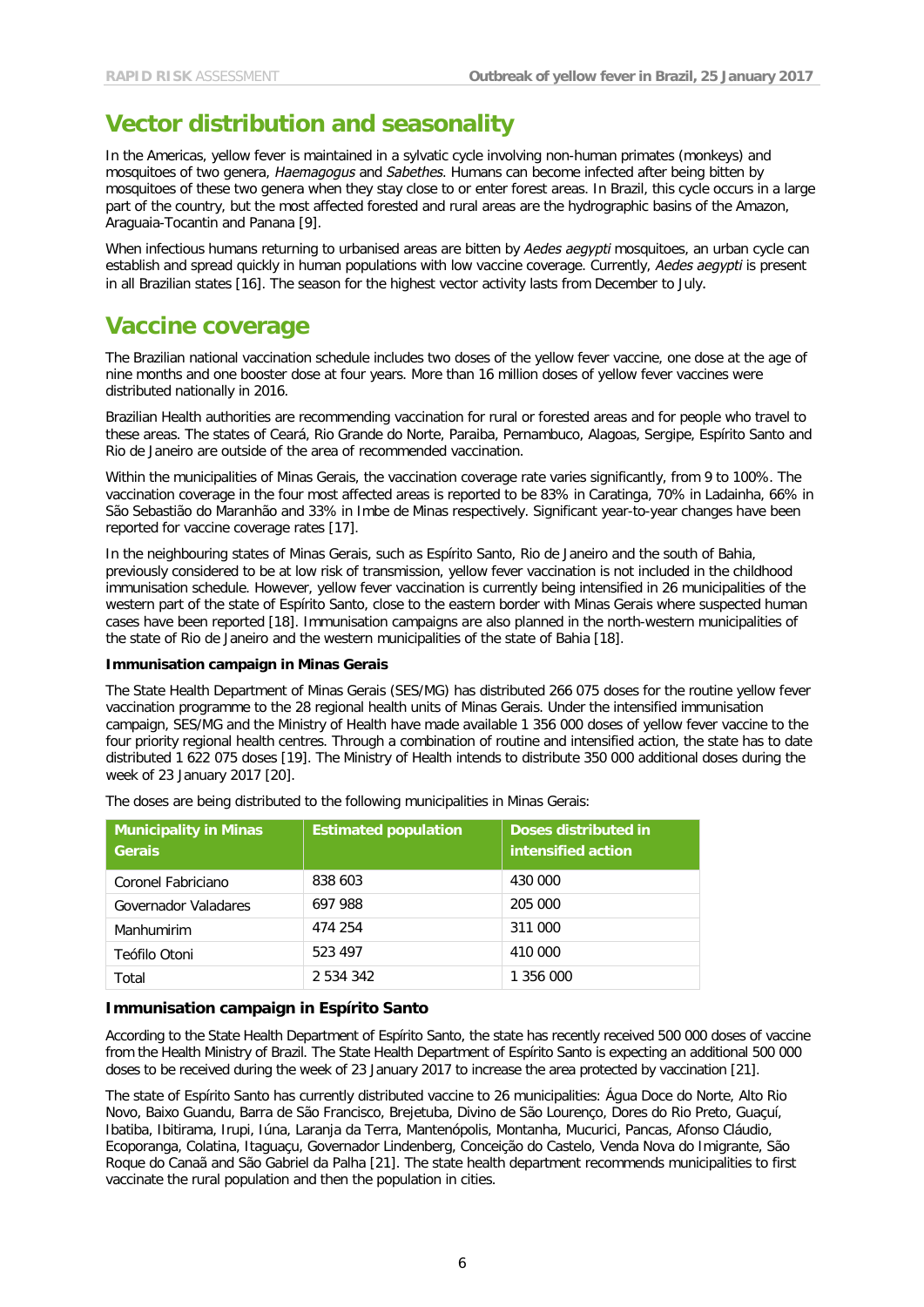The additional doses will be used for protective vaccination in 11 municipalities (Marilândia, Domingos Martins, Itarana, Santa Teresa, Castelo, Iconha, Muniz Freire, Águia Branca, São Domingos do Norte, Santa Leopoldina and Santa Maria de Jetibá), as well as to vaccinate travellers to risk areas outside of the state [21].

#### **Immunisation campaigns in the other affected states**

The Ministry of Health has distributed 400 000 extra doses of vaccine to Bahia, 400 000 extra doses to São Paulo, and 42 000 extra doses to the Federal District [18].

## **Travel data**

In 2015, according to data from the International Air Transport Association (IATA), an estimated 940 000 travellers from the EU/EEA travelled by air to Brazil between January and May. Countries of origin include Italy (17%), Portugal (16%), France (15%), the United Kingdom (12%), Spain (12%) and Germany (12%). Among these, an estimated 40 000 travellers flew to Minas Gerais, departing from Portugal (28%), Italy (18%), France (14%), Spain (11%), Germany (9%) and the United Kingdom (8%).

The largest mass gathering planned in Brazil during the coming weeks is Carnival, which starts on 24 February 2017.

## **Vaccine recommendations**

The vaccination recommendations of the six EU Member States with the highest numbers of travellers to Brazil (France, Germany, Italy, Portugal, Spain and the United Kingdom), follow current WHO recommendations [1]. The validity of a yellow fever vaccination certificate has now been extended from 10 years to life [22].

Vaccination against yellow fever is recommended for people aged ≥ 9 months who are travelling to areas considered at risk for yellow fever transmission in Brazil:

- Acre, Amapá, Amazonas, Distrito Federal (including the capital city of Brasília), Goiás, Maranhão, Mato Grosso, Mato Grosso do Sul, Minas Gerais, Pará, Rondônia, Roraima and Tocantins, and designated areas of the following states: Bahia, Paraná, Piauí, Rio Grande do Sul, Santa Catarina and São Paulo [1].
- Vaccination is also recommended for travellers visiting Iguazu Falls) [1].

According to Brazilian health authorities, neighbouring states such as Espírito Santo and Rio de Janeiro are considered to be at low risk of transmission [15]. Therefore Brazilian authorities are currently not recommending vaccination for travellers visiting only these areas.

Yellow fever vaccine is a live-attenuated vaccine that is considered to have a satisfactory safety profile. However, it can be associated with adverse reactions on rare occasions, which include anaphylaxis, yellow fever neurotropic disease and adverse viscerotropic disease [23]. These adverse reactions have been reported only following primary vaccination with a reported rate of 0.25–0.8 per 100 000 vaccine doses for neurotropic disease and 0.25–0.4 per 100 000 vaccine doses for viscerotropic disease. The risk of lethality of these adverse events is higher than for wild-type yellow fever disease. These adverse events are believed to be due to host susceptibility rather than viral vaccine strain mutations causing an increase in virulence [24]. Anaphylactic reactions have been estimated to occur in 0.8 per 100 000 vaccinations, most commonly in people with allergies to eggs and gelatine.

Clinicians should be aware of the potential risk of adverse viscerotropic disease, particularly in patients with autoimmune diseases, immune-deficiencies or other related underlying conditions, and also among the elderly.

A individual risk benefit analysis should be conducted prior to vaccination taking into account the season (December to July in Brazil), destination and duration of travel, and the likelihood of exposure to mosquitoes (e.g. rural areas, forests.) [25].

## **ECDC threat assessment for the EU**

The geographical extension of the outbreak from Minas Gerais to Espírito Santo and Sao Paulo states is of concern since the low vaccination coverage in some areas creates a risk of further cases among the local population.

Authorities have launched a mass vaccination campaign targeting the main affected areas, as well as cities in states bordering Minas Gerias and Espírito Santo [26-28].

## **Risk to travellers and residents of affected areas**

Unvaccinated travellers to affected areas or residents in the affected areas are at risk of becoming infected. Of particular concern are individuals who cannot be vaccinated because they do not meet the vaccination criteria – e.g. babies under nine months of age and people with underlying health conditions, for whom strict personal protection measures should be enforced to mitigate the risks of being infected.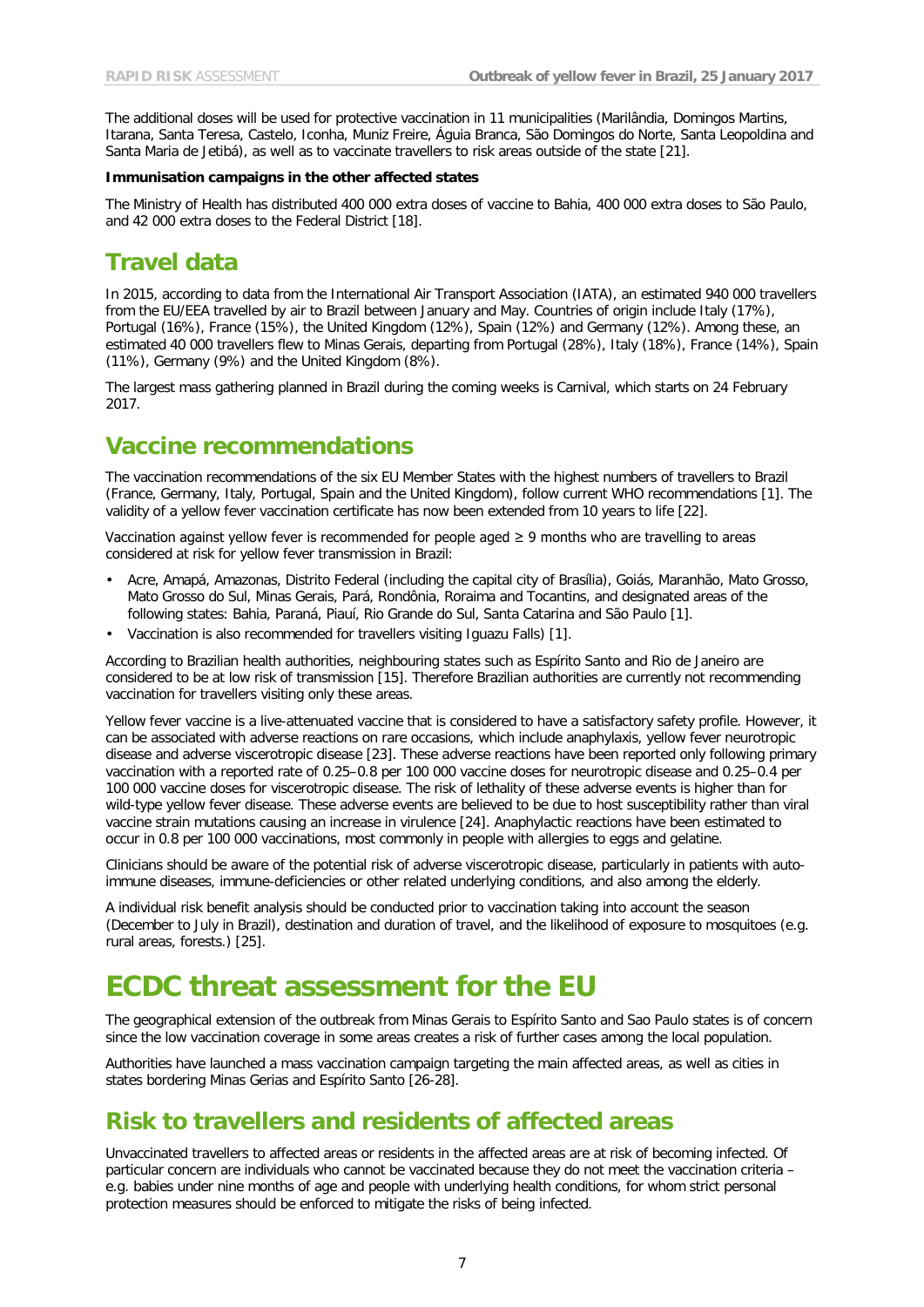Importation of infected cases into the EU remains possible. The frequency of such an event would depend on whether there is further geographical extension of the epidemic, which would increase the number of potentially exposed travellers.

Yellow fever vaccination is currently not mandatory for EU travellers to Brazil. In the EU, the main countries with travellers to Brazil (Italy, Portugal, France, UK, Spain, Germany) and WHO recommend yellow fever vaccination for travel to thirteen states and designated areas in six other states of Brazil, including Minas Gerais, Bahia and São Paulo states but not Espírito Santo state [1].

## **Risk of transmission in the EU**

The primary vector of yellow fever in urban settings (*Aedes aegypti*) is present in Madeira, Portugal, and recent studies have shown that *Aedes albopictus* from France can potentially transmit yellow fever virus [29]. However, the risk of the virus being introduced into local competent vector populations in the EU through viraemic travellers from Brazil is considered to be very low as the current weather conditions in Europe are not favourable for vector activity.

## **References**

- 1. World Health Organization. List of countries, territories and areas. Yellow fever vaccination requirements and recommendations; malaria situation; and other vaccination requirements. Geneva: WHO; 2015. Available from:<http://www.who.int/ith/2015-ith-county-list.pdf?ua=1>
- 2. Gershman M, Staples J. Yellow Fever: US Centers for Disease Control and Prevention; 2016. Available from: <http://wwwnc.cdc.gov/travel/yellowbook/2016/infectious-diseases-related-to-travel/yellow-fever>
- 3. Pan American Health Organization. Epidemiological alerts and updates: annual report 2015. Washington, DC: PAHO; 2015. Available from: [http://www.paho.org/hq/index.php?option=com\\_docman&task=doc\\_download&gid=35959&Itemid=270](http://www.paho.org/hq/index.php?option=com_docman&task=doc_download&gid=35959&Itemid=270)
- 4. Pan American Health Organization. Epidemiological alert Yellow fever: situation summary in the Americas. Washington, DC: PAHO; 2017. Available from: [http://www.paho.org/hq/index.php?option=com\\_docman&task=doc\\_download&Itemid=270&gid=37640&lang=en](http://www.paho.org/hq/index.php?option=com_docman&task=doc_download&Itemid=270&gid=37640&lang=en)
- 5. RPP Noticias. Turista de nacionalidad francesa fallece con fiebre amarilla: RPP Noticias; 2016. Available from: [http://rpp.pe/peru/cajamarca/turistas-de-nacionalidad-francesa-fallece-con-fiebre-amarilla-noticia-](http://rpp.pe/peru/cajamarca/turistas-de-nacionalidad-francesa-fallece-con-fiebre-amarilla-noticia-988532)[988532](http://rpp.pe/peru/cajamarca/turistas-de-nacionalidad-francesa-fallece-con-fiebre-amarilla-noticia-988532)
- 6. Ministério da Saúde do Brasil. Febre Amarela: Situação Epidemiológica/Dados. Brasília: Ministério da Saúde; 2017. Available from: [http://portalsaude.saude.gov.br/index.php/situacao-epidemiologica-dados](http://portalsaude.saude.gov.br/index.php/situacao-epidemiologica-dados-febreamarela)[febreamarela](http://portalsaude.saude.gov.br/index.php/situacao-epidemiologica-dados-febreamarela)
- 7. Saad LD, Barata RB. Yellow fever outbreaks in Sao Paulo State, Brazil, 2000-2010. Epidemiol Serv Saude. 2016 Jul-Sep;25(3):531-40
- 8. Ministério da Saúde do Brasil. Brasil irá exigir certificado internacional de vacinação de febre amarela. Brasília: Ministério da Saúde; 2016. Available from: [http://portalsaude.saude.gov.br/index.php/o](http://portalsaude.saude.gov.br/index.php/o-ministerio/principal/secretarias/svs/noticias-svs/24117-brasil-ira-exigir-certificado-internacional-de-vacinacao-de-febre-amarela)[ministerio/principal/secretarias/svs/noticias-svs/24117-brasil-ira-exigir-certificado-internacional-de](http://portalsaude.saude.gov.br/index.php/o-ministerio/principal/secretarias/svs/noticias-svs/24117-brasil-ira-exigir-certificado-internacional-de-vacinacao-de-febre-amarela)[vacinacao-de-febre-amarela](http://portalsaude.saude.gov.br/index.php/o-ministerio/principal/secretarias/svs/noticias-svs/24117-brasil-ira-exigir-certificado-internacional-de-vacinacao-de-febre-amarela)
- 9. Cavalcante KR, Tauil PL. Epidemiological characteristics of yellow fever in Brazil, 2000-2012. Epidemiol Serv Saude. 2016 Jan-Mar;25(1):11-20
- 10. Secretaria de Estado de Saúde de Minas Gerais. SES-MG convoca coletiva para falar da situação da Febre Amarela no estado. Belo Horizonte: Secretaria de Estado de Saúde; 2017. Available from: [http://www.saude.mg.gov.br/component/gmg/story/8934-ses-mg-convoca-coletiva-para-falar-da-situacao](http://www.saude.mg.gov.br/component/gmg/story/8934-ses-mg-convoca-coletiva-para-falar-da-situacao-da-febre-amarela-no-estado)[da-febre-amarela-no-estado](http://www.saude.mg.gov.br/component/gmg/story/8934-ses-mg-convoca-coletiva-para-falar-da-situacao-da-febre-amarela-no-estado)
- 11. Soper FL, Penna H, Cardoso E, Serafim J, Frobisher M, Pinheiro J. Yellow fever without *Aedes aegypti.* Study of a rural epidemic in the Valle do Chanaan, Espirito Santo, Brazil, 1932. American Journal of Epidemiology. 1933;18(3):555-87.
- 12. Governo do estado do Espirito Santo. Saúde: exame confirma febre amarela em macaco Vitoria: Governo do estado do Espirito Santo; 2017. Available from: [http://saude.es.gov.br/Not%C3%ADcia/saude-exame](http://saude.es.gov.br/Not%C3%ADcia/saude-exame-confirma-febre-amarela-em-macaco)[confirma-febre-amarela-em-macaco](http://saude.es.gov.br/Not%C3%ADcia/saude-exame-confirma-febre-amarela-em-macaco)
- 13. Brasil EA. Macacos são encontrados mortos no interior de SP; suspeita é de febre amarela: EBC Agencia Brasil; 2017. Available from: [http://agenciabrasil.ebc.com.br/geral/noticia/2017-01/macacos-sao](http://agenciabrasil.ebc.com.br/geral/noticia/2017-01/macacos-sao-encontrados-mortos-em-sao-jose-do-rio-preto-ha-suspeita-de-febre)[encontrados-mortos-em-sao-jose-do-rio-preto-ha-suspeita-de-febre](http://agenciabrasil.ebc.com.br/geral/noticia/2017-01/macacos-sao-encontrados-mortos-em-sao-jose-do-rio-preto-ha-suspeita-de-febre)